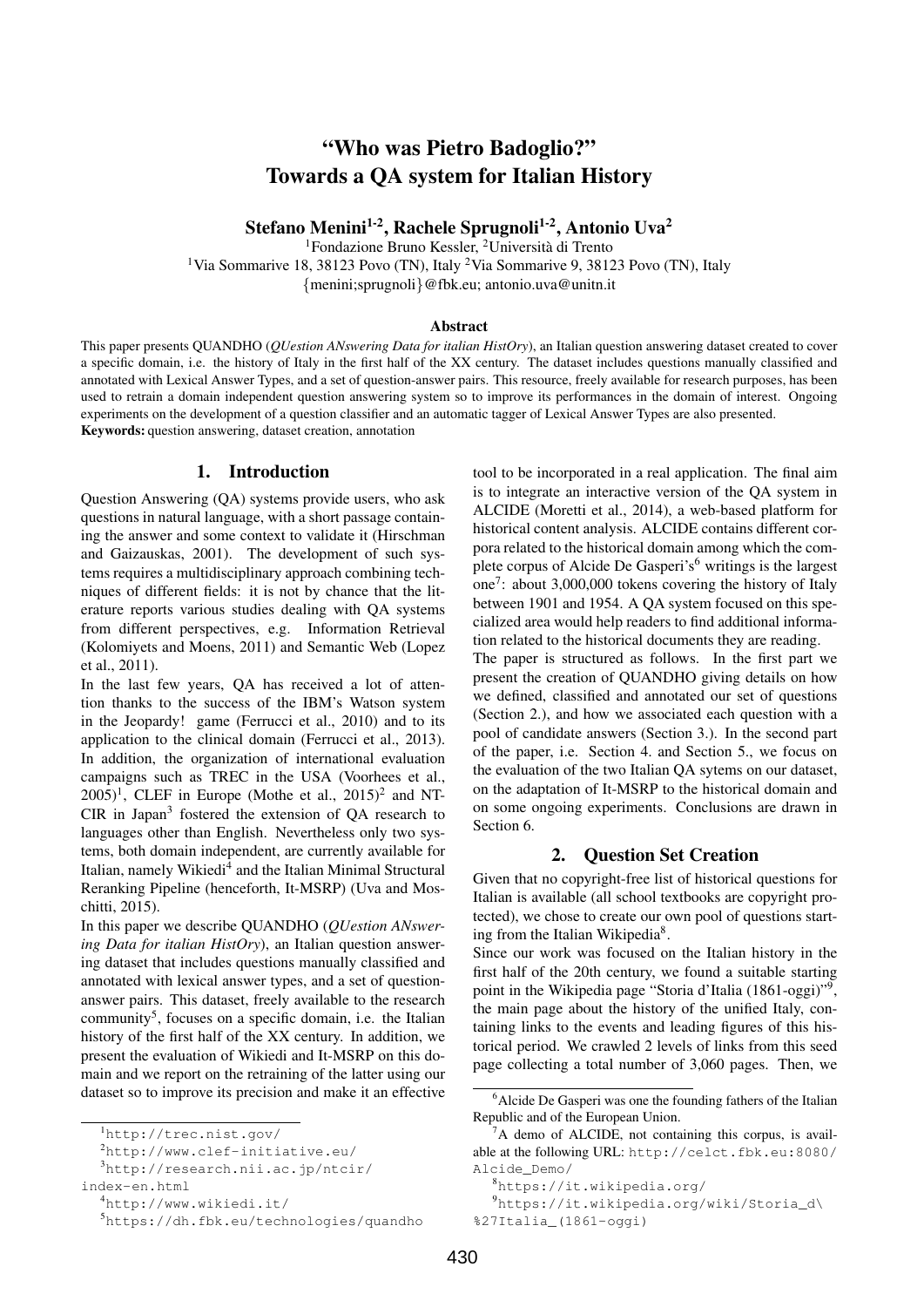removed all the non-relevant pages by applying a set of filters. For example, the content of infoboxes was exploited to filter out events and people chronologically placed out of our period of interest (e.g. people who died before 1900 or were born after 1954), whereas the Wikipedia system of categories was used to detect pages out of our domain (e.g. pages belonging to the rock music or cycling portals). After this filtering 274 pages were retained covering 6 categories: people (e.g. *Mussolini*), political parties (e.g. *Democrazia Cristiana / Christian Democracy*), events in both domestic and foreign policy (e.g. battles, promulgation of laws), ideologies and concepts (e.g. *antifascismo / anti-fascism*), places (e.g. *Colonia Eritrea / Italian Eritrea*), organizations (e.g. *Societa delle Nazioni / League of Nations `* ), and other (e.g. *Dirigibile Norge / Norge Airship*).

We used the 274 selected web pages to create a set of text snippets by splitting the text into paragraphs (one snippet for each paragraph), and then by cleaning it out removing all the HTML tags . The result was a set of 10,200 plain text snippets. Starting from these text snippets, we created 627 questions whose answer was contained in a snippet<sup>10</sup>. For the creation of these questions we followed rules inspired by the guidelines provided in the  $QA$  tasks<sup>11</sup> at CLEF:

- all questions must be constructed on the basis of a snippet containing the relevant information; in other words, relying on world knowledge alone is not permitted because each question must be guaranteed to have at least one snippet containing the answer;
- questions must be well-formed and grammatically correct: it is important to prefer simple and precise wording thus avoiding ambiguous and nonsense words;
- in case of questions having a list as answer (e.g. *Quali sono state le colonie italiane tra il 1912 ed il 1939?* / *What were the Italian colonies between 1912 and 1939?*), all the requested items of the list must be present in the snippet;
- questions must not contain anaphoric links to entities not mentioned in the snippet;
- term overlap between the question and the snippet is allowed but should be reduced to a minimum by using different types of lexical and syntactic variations such as synonyms (Example 1), morphological derivations (Example 2), from active to passive voice conversion (Example 3). Questions can also introduce simple inferences (Example 4).
- (1) Snippet: *Nel dopoguerra Amendola dichiaro inoltre ` di aver scelto personalmente il Polizeiregiment Bozen come obiettivo[...] / During the postwar Amendola declared to personally have chosen the Polizeiregiment Bozen as the objective...*

Question: *Perche Amendola scelse il Polizeiregiment ´ Bozen come bersaglio per l'attentato di via Rasella? / Why Amendola chose the Polizeiregiment Regiment Bozen as target for the attack in via Rasella?*

(2) Snippet: *L'occupazione italiana del Regno di Albania ebbe luogo tra il 1939 al 1943. [...]/ The Italian occupation of the Albanian Kingdom took place between 1939-1943.* Question: *In quali anni l'Italia occupo` il Regno*

*d'Albania? / What years did Italy occupy the Albanian Kingdom?*

- (3) Snippet: *Il 22 giugno la Germania, rompendo il patto di non aggressione del 1939, invadeva la Russia (operazione Barbarossa). [...] / On June 22, Germany, breaking the non-aggression pact of 1939, invaded Russia (Operation Barbarossa).* Question: *Che paese fu invaso con l'operazione Barbarossa? / What country was invaded with the Opera-*
- (4) Snippet: *[...] il successivo ponte aereo, organizzato dal mondo occidentale per assicurare la sopravvivenza della popolazione di Berlino Ovest, e entrato ` nella storia. / [...] the next airlift organized by the Western world to ensure the survival of the West Berlin population, has entered into history.* Question: *Quale era lo scopo del ponte aereo di Berlino? / What was the purpose of the Berlin airlift?*

#### 2.1. Question Set Classification

*tion Barbarossa?*

Once the questions were collected, we classified them following the question taxonomy proposed in (Li and Roth, 2002). This taxonomy has six classes and fifty subclasses and is briefly described below:

- ABBREVIATION has two subclasses, one for abbreviated expressions (e.g. *Cosa significa l'acronimo TLT? / What does the acronym TLT stand for?*) and one for acronyms (e.g. *Con quale sigla veniva ufficialmente chiamato l'Impero Coloniale Italiano? / What abbreviation was used to call the Italian Empire?*);
- ENTITY includes 22 subclasses among which *term* (e.g. *Come si chiama l'area tra trincee contrapposte? / What do you call the area between opposing trenches?*) and *event* (e.g. *A quale secessione prese parte Gronchi? / Which secession did Gronchi take part?*):
- DESCRIPTION has four subclasses covering, for example, definitions (e.g. *Cosa e stata la linea Gotica? ` / What was the Gothic Line?*) and reasons (*Perche´ l'Italia decise di espandersi verso l'Africa? / Why did Italy decide to expand to Africa?*);
- HUMAN includes four subclasses such as *individual* (*Chi defin`ı Mussolini "uomo della Provvidenza"? / Who called Mussolini "the man sent by Providence"?*) and *group* (*A quale partito ader`ı Mariano Rumor? / Which party Mariano Rumor joined?*);

<sup>&</sup>lt;sup>10</sup>Ouestion creation and annotation were performed by two of the authors who are PhD candidate in NLP, have a background in humanities studies and experience in linguistic annotation. In the rest of the paper, the expression "annotators" is used to refer to them.

<sup>11</sup>http://nlp.uned.es/clef-qa/repository/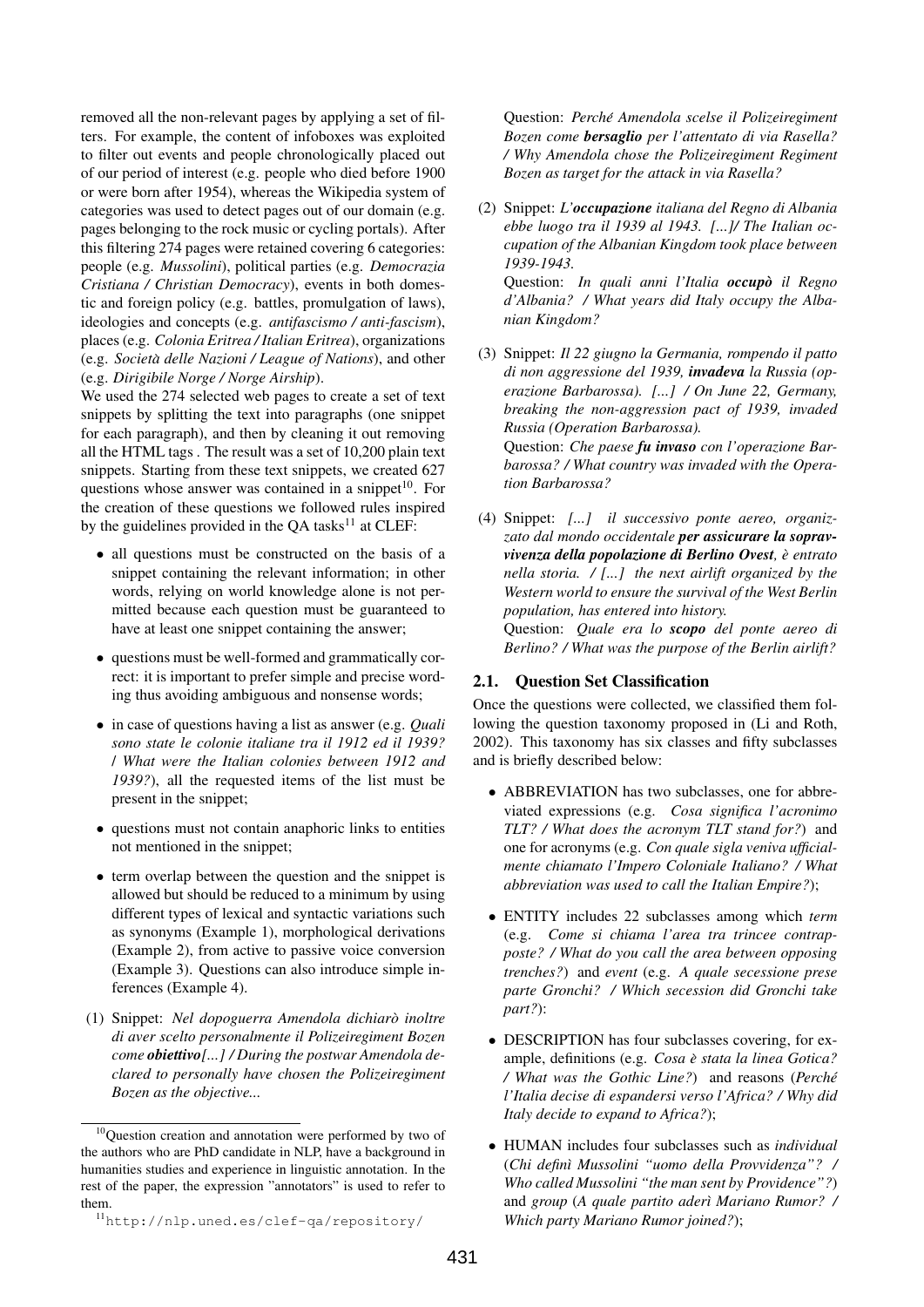- LOCATION has five subclasses used for geographic references of different types such as cities (*Dove venne firmato l'armistizio corto? / Where was the Short Armistice signed?*) and countries (*Quali paesi firmarono il Patto Tripartito? / Which countries signed the Tripartite Pact?*);
- NUMERIC comprises thirteen subclasses, among which *date* (*In che anno avvenne la marcia su Roma? / In which year the March on Rome happened?*) and *count* (*Quante perdite ci furono nella battaglia del Don? / How many losses were incurred in the battle of the Don River?*).

The *Mixed* class was added to the aforementioned 6 classes to cover one question requiring two types of answers: *Dove e quando vennero fondati i Fasci di combattimento? / Where and when were Italian Fasci of Combat founded?* The classification was performed manually by two annotators. Given the lack of comprehensive guidelines, annotators relied their choices on the concise definitions of question classes and on the analysis of the labeled TREC training and test sets, both available online.<sup>12</sup> At the beginning of the classification process, a subset of fifty randomly chosen questions was used to discuss critical issues. During this phase was decided, for example, to include ideologies (e.g. fascism) in the *other* subclass of the ENTITY class and to extend the *country* subtype of the LOCATION class to cover nations not existing anymore but frequent in our snippets, for example Yugoslavia or Soviet Union. Later on, the annotators independently classified the rest of the question set and at the end they reconciled discrepancies. The inter-annotator agreement (IAA) (Artstein and Poesio, 2008) on classes before reconciliation was 92,7% (581/627) with a kappa statistic of 0.90. For subclass attribution, limited to the questions having a perfect agreement in class assignment, the agreement was 80.4% (504/627), with a kappa of 0.85.

|            | Abb      | Ent | <b>Des</b> | Hum | Loc | <b>Num</b> | Mix |
|------------|----------|-----|------------|-----|-----|------------|-----|
| Abb        | 11       | 0   |            |     |     | 0          |     |
| Ent        | 0        | 53  | 6          | 3   |     | 0          |     |
| <b>Des</b> |          | 14  | 209        | 2   |     | $\Omega$   |     |
| Hum        | $\theta$ | 0   | 10         | 141 | 0   | 0          |     |
| Loc        | $\theta$ | 2   | 2          |     | 66  | 0          |     |
| <b>Num</b> | 0        | 0   |            | 0   | 0   | 100        |     |
| Mix        | 0        | 0   |            |     | O   | 0          |     |

Table 1: Confusion matrix of manual class assignment before reconciliation

As shown by the confusion matrix on class assignment (Table 2.1.), NUMERIC proved to be the less ambiguous class while the most common disagreement was registered between ENTITY and DESCRIPTION. This disagreement was due to a misunderstanding about the classification of events. During the reconciliation, only named events (e.g. *First World War*) were classified as ENTITY of subclass *event*; all the others, such as *combing actions against partisans*, were assigned to the DESCRIPTION class. Moreover, the distinction between subclasses of the class DESCRIPTION (*definition*, *description*, *reason* and *manner*) was not always clear thus producing the 35% of the disagreement in subclass assignment.

Figure 1 shows the final classification, i.e. after reconciliation, of the 627 questions into the main seven classes. Although the questions are for the most factoid (i.e. the answer is a single word token or a short noun phrase) such as the ones under the NUMERIC class, there is also a significant portion of non factoid questions represented by the DESCRIPTION category (229 questions, 36.5% of the total), that requires a more articulated answer.

Figure 1: Bar chart representing the distribution of the questions into different classes



# 2.2. Lexical Answer Type Annotation

The two annotators that have classified the question set also performed the annotation of Lexical Answer Types (LATs). The LAT is a noun that, without belonging to a predefined category, describes the type of answer corresponding to the question (Ferrucci et al., 2010).

LAT annotation followed the same process as in the classification phase: after discussing together the annotation of fifty questions randomly chosen, the annotators worked independently, then IAA was calculated and disagreements were reconciled. The IAA before reconciliation was 94,1% (590/627): given that for five questions the annotators could not find any agreement, the opinion of a third annotator<sup>13</sup> was asked.

In the final annotation, 283 out of 627 questions show an explicit LAT, as in *In che giorno le truppe di Clark hanno liberato Roma? / On what day did the troops of Clark liberate Rome?*, all the others have an implicit LAT such as *Quando avvenne la battaglia di Caporetto? / When did the battle of Caporetto happen?* Both explicit and implicit LATs have been annotated: for example in the latter question the noun marked as LAT was *battaglia / battle*. Moreover, we found 318 unique LATs, only 11 of them having a

<sup>12</sup>http://cogcomp.cs.illinois.edu/Data/QA/  $OC/$ 

<sup>&</sup>lt;sup>13</sup>The third annotator was the third author of the paper.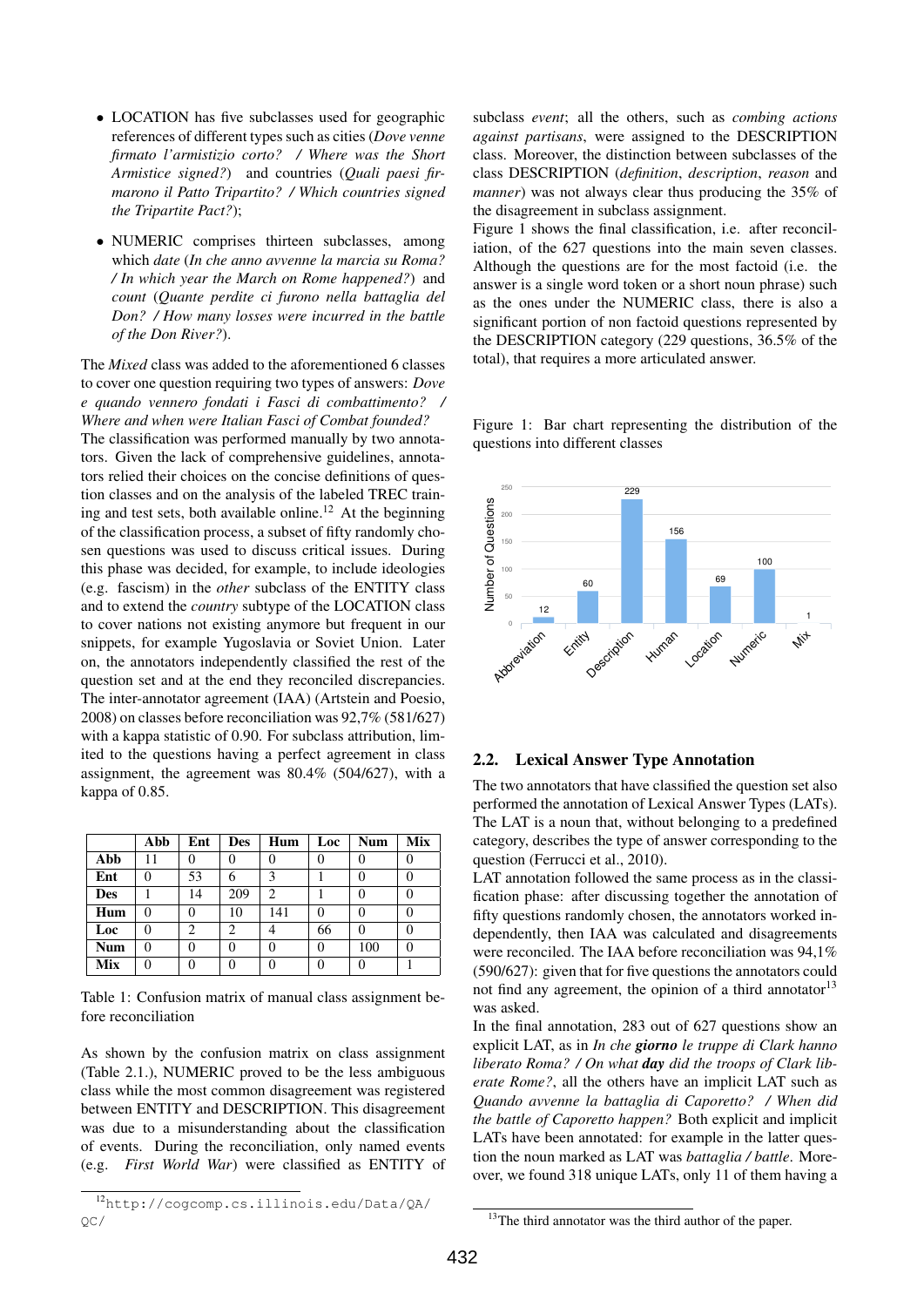frequency above  $10^{14}$  and covering the 23% of the question set.

## 3. Creation of the Question-Answer Pairs

Once the set of questions was defined, we associated each question with a pool of candidate answers thus creating question-answer pairs following two main steps.

In the first step, for each of the 627 questions, we used Lucene<sup>15</sup> to extract up to 20 candidate answers from the 10,200 Wikipedia snippets collected as explained in Section 2. In this way we gathered 12,474 question-answer pairs. Each of these pairs has been manually marked as *true* if the answer was correct with respect to the question, and *false* otherwise. Answers marked as *true* included the ones we used to define the questions. This process resulted in a set of 1,230 correct answers as well as 11,244 pertinent, and thus more challenging, wrong answers.

In the second step, we extended the pool of question-answer pairs by introducing answers less related to the domain of our questions and not necessarily from Wikipedia pages covering historical topics. To this end, we relied again on Lucene to extract up to 40 candidate answers from the whole Italian Wikipedia dump, creating 25,080 additional question-answer pairs. Given that the manual annotation of all these pairs would have required a very high effort in terms of time, we defined and followed a three-stage procedure: *i)* for each question we defined a set of keywords representative of the correct answer (e.g. Question: *Chi proclamo la Reggenza Italiana del Carnaro? / Who ` proclaimed the Italian Regency of Carnaro?*, Keywords: *Gabriele D'Annunzio - D'Annunzio*; *ii)* we used these keywords to find good answer candidates, automatically marking as *true* each snippet containing them; *iii)* we removed duplicates and, to avoid false positives, we made a manual check of the pairs automatically marked as *true*, so to understand if the presence of the keywords actually corresponded to a correct answer. The snippets marked as *true* in the second stage of the procedure were 1,153: after cleaning up duplicates and false positives we had them reduced to 572. The remaining 22,584 answers, not containing the keywords were marked as *false*.

The resulting set of pairs, released in the QUANDHO resource, is composed by a total of 35,630 question-answer pairs, with 1,802 answers marked as *true* and 33,828 marked as *false*. As shown in Figure 2, each question is associated with at least one correct answer.

# 4. From Open-Domain to Close-Domain QA

This Section presents the evaluation of two existing domain independent QA systems for Italian on the historical domain and the retraining process of one of these systems so to improve its precision. Evaluation and retraining were both based on the QUANDHO dataset.

Figure 2: Distribution of the answers marked as *true* over the 627 questions



#### 4.1. Evaluation of Open-Domain QA Systems

We evaluated the performances of Wikiedi and It-MSRP on a subset of our question set. Wikiedi is a Web application built on top of the QuestionCube framework (Molino and Basile, 2012) while It-MSRP is a system, adapted from the model proposed by Severyn et al. (2013b), that reranks answer passages for factoid questions in Italian. Both systems deal with unstructured textual sources and are domain independent. Moreover, they both use Wikipedia to retrieve candidate passages, a search engine scoring function based on the BM25 model (Robertson and Zaragoza, 2009) and a set of Natural Language Processing modules (e.g. Part-Of-Speech tagger, Named Entity Recognizer) to analyze questions and candidate answers. The main difference between the two systems is that It-MSRP applies Support Vectors Machines algorithms using tree kernels to rank answer passages but does not include any question classification component. On the contrary, Wikiedi classifies the questions on the basis of Machine Learning techniques and hand-written rules. Moreover, It-MSRP has been trained and tested on TREC data translated to Italian, as described in Uva and Moschitti (2015). The performances of It-MSRP on the TREC dataset are reported in Table 2.

| Model       | P@1   | MRR   | <b>MAP</b> |
|-------------|-------|-------|------------|
| <b>BM25</b> | 15.22 | 23.11 | 0.18       |
| It-MSRP     | 22.29 | 30.74 | 0.25       |

Table 2: Performance of the It-MSRP on the TREC dataset

To test Wikiedi we queried the system using the web interface while for It-MRSP we run the pipeline on a local machine. In both cases we used 209 questions as test set (i.e. one third of the whole question set) and we checked the correctness of the first given answer so to calculate the Precision at rank 1 ( $P@1$ ), i.e. the percentage of relevant answers ranked at position 1. The results of this evaluation are reported in Table 3 where details are given for each class of questions together with the overall  $P@1^{16}$ . It-MSRP P@1

<sup>14</sup>*anno/year, ruolo/role, guerra/war, nome/name, battaglia/battle, trattato/treaty, paese/country, partito/party, legge/law, patto/pact, scopo/goal*

<sup>15</sup>https://lucene.apache.org/core/

<sup>&</sup>lt;sup>16</sup>The question belonging to the MIX class is not part of this test set.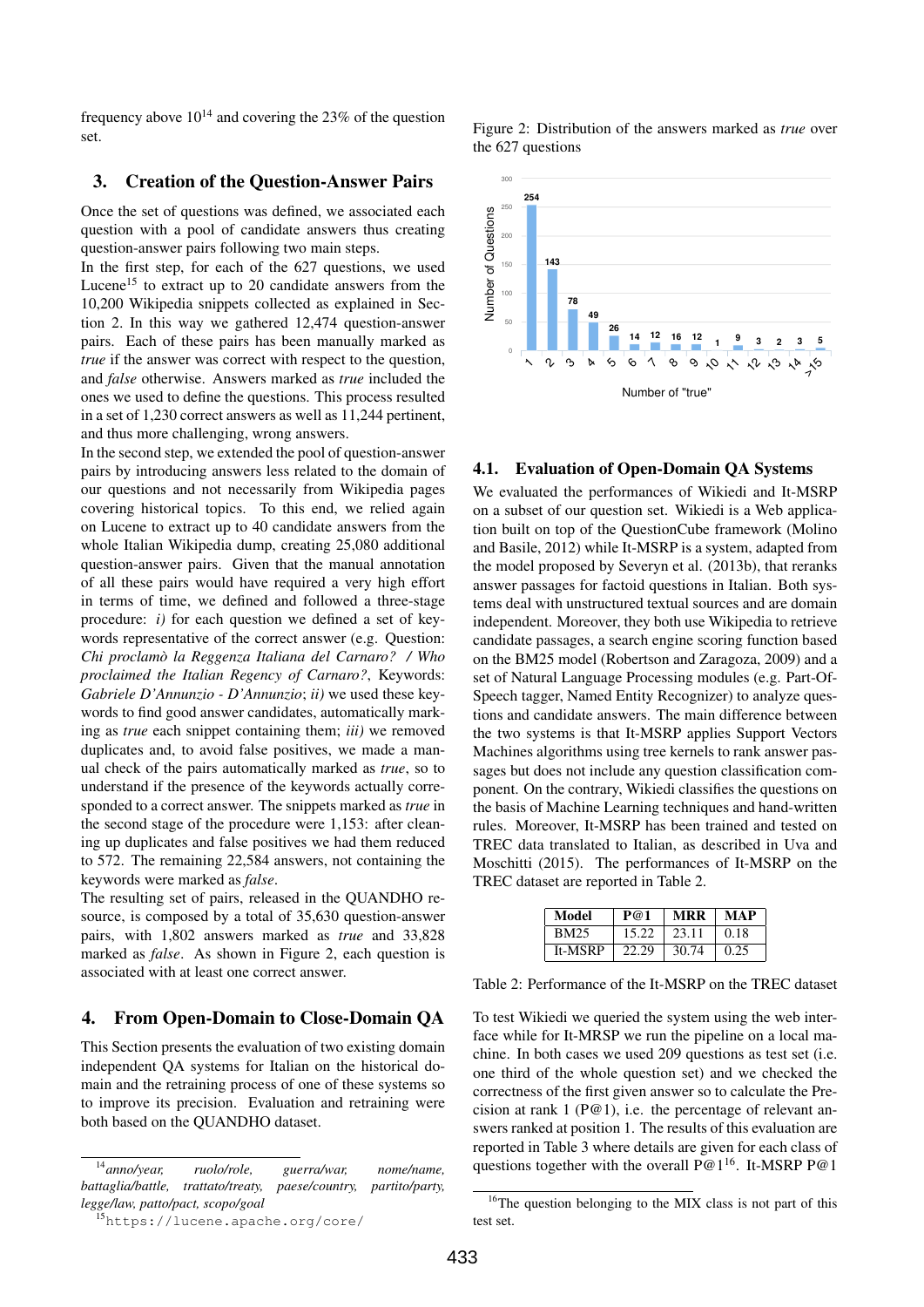is 21.06 points lower than Wikiedi P@1: the only class for which It-MSRP outperforms Wikiedi is *Location* (31.82% versus 27.27%) while the class for which the two systems have the biggest gap is *Description* (8.57% versus 45.71%).

|                         | P@1        |          |                |
|-------------------------|------------|----------|----------------|
| <b>Ouestion Classes</b> | #Ouestions | Wikiedi  | <b>It-MSRP</b> |
| Abbreviation            | 2          | $0.00\%$ | $0.00\%$       |
| Description             | 68         | 45.71%   | 8.57%          |
| Entity                  | 19         | 27.78%   | 22.22%         |
| Human                   | 52         | 40.00%   | 24.00%         |
| Location                | 21         | 27.27%   | 31.82%         |
| Numeric                 | 47         | 38.30%   | 17.02%         |
| <b>OVERALL</b>          | 209        | 38.76%   | 17.70%         |

Table 3: Precision at rank 1 of Wikiedi and It-MSRP on 209 questions: performances over the six classes and overall result

## 4.2. Adaptation to the Historical Domain

As shown by It-MSRP performances in Tables 2 and 3, the P@1 of the system trained on TREC dataset has a drop of 4.59% when dealing with historical questions (22.29% versus 17.70%). This result highlights the need of improving its performances on the target domain.

To this end, we used QUANDHO to retrain It-MSRP on the historical domain by conducting a set of 3-fold cross validation experiments. In particular, we tried different configurations (i.e. SubTree kernel, SubSet Tree kernel, SubSet Tree kernel with Bag of Words and a Partial Tree kernel) to learn the model for the It-MSRP system. Table 4 reports the results of the best configuration which was obtained by training the system with the Partial Tree Kernel (Moschitti, 2006). Results, calculated on the 209 test questions, are given in terms of Precision at 1 (P@1), Mean Reciprocal Rank (MRR), and Mean Average Precision (MAP).

| Model                      | P@1   | <b>MRR</b> | <b>MAP</b> |
|----------------------------|-------|------------|------------|
| <b>BM25</b>                | 17.22 | 25.03      | 0.21       |
| It-MSRP trained on TREC    | 17.70 | 27.03      | 0.24       |
| It-MSRP trained on OUANDHO | 27.75 | 31.09      | 0.28       |

Table 4: It-MSRP performance on 209 historical questions

Table 4 compares the performance of the It-MSRP system on the 209 test questions by using two different models. The first one is obtained by training the system on the TREC data (domain independent), while the second one is obtained by training the system on the 418 historical questions not used for the test. The baseline model corresponds to the Lucene score (BM25).

Details about the performance of It-MSRP after the retraining process are given in Table 5 where the results of P@1 are reported over six classes. We registered an overall improvement of 10.05% and a beneficial effect (equal or above 10 percentage points) on 4 out of 6 classes. These improvements are particularly encouraging given that the system is based only on an SVM classifier using tree kernels applied to syntactic trees; no hand-written features are implemented.

|                         | P@1           |                   |  |
|-------------------------|---------------|-------------------|--|
| <b>Question Classes</b> | <b>Result</b> | <b>Difference</b> |  |
| Abbreviation            | 0.00%         | $+0.00\%$         |  |
| Description             | 18.57%        | $+10.00\%$        |  |
| Entity                  | 33.33%        | $+11.11%$         |  |
| Human                   | 38.00%        | $+14.00\%$        |  |
| Location                | 31.82%        | $+0.00\%$         |  |
| Numeric                 | 27.66%        | $+10.64%$         |  |
| <b>OVERALL</b>          | 27.75%        | $+10.05\%$        |  |

Table 5: P@1 of It-MSRP after the retraining on the historical dataset: the absolute difference for each question class is calculated with respect to the results reported in Table 3

#### 5. Ongoing Experiments

The results obtained after the retraining process are promising but there is still room for improvements. As suggested in Severyn et al. (2013a), QA systems may highly benefit from information on the category of questions. For this reason we are working to add a question classifier and an automatic tagger of LATs in the It-MSRP system. Both these modules are trained on the pool of questions we manually annotated. At the moment of writing we can only report on some preliminary results.

As for the automatic tagger of LATs, a first experiment using 10-fold cross-validation achieved an accuracy of 0.76. An accuracy of 0.73 was scored by the question classifier for which we employed a stratified 10-fold cross-validation. The stratified k-fold cross-validation approach was used for this experiment so to make sure there was the same percentage of data for each class (ABBREVIATION, HUMAN, etc.) in the training and test folds. Table 5. presents the confusion matrix of the automatic classification of questions obtained in this first experiment. As observed in the manual classification, the less ambiguous class is NUMERIC, with a precision of 82.00%. ABBREVIATION and EN-TITY are, on the contrary, the most problematic classes with a precision of 16.67% and 35.00% respectively. A close look at the errors showed that challenging questions are those having *Cosa - Quale - Che/What - Which* as question stems because these stems can be associated with many different classes.

|            | Abb | Ent | <b>Des</b> | Hum | Loc | <b>Num</b> | Mix |
|------------|-----|-----|------------|-----|-----|------------|-----|
| Abb        | 2   |     | 9          |     |     |            | U   |
| Ent        | 0   | 21  | 18         | 6   | 13  | 2          | 0   |
| <b>Des</b> | 2   | 11  | 187        | 16  | 10  | 3          | 0   |
| Hum        | 0   | 9   | 14         | 125 |     |            | 0   |
| Loc        | 0   | 8   | 12         | 6   | 41  | 2          | 0   |
| <b>Num</b> | 0   | 3   | 10         | 2   | 3   | 82         | 0   |
| <b>Mix</b> |     | 0   | 0          |     | 0   |            | 0   |

Table 6: Confusion matrix of automatic class assignment

Examples 5-8 show the high variability of *Quale* (both in its singular and plural form) in terms of classes:

(5) Question: *Quali sono i confini temporali del biennio rosso italiano? / What are the temporal boundaries of Italian red biennium?* Class: NUMERIC.